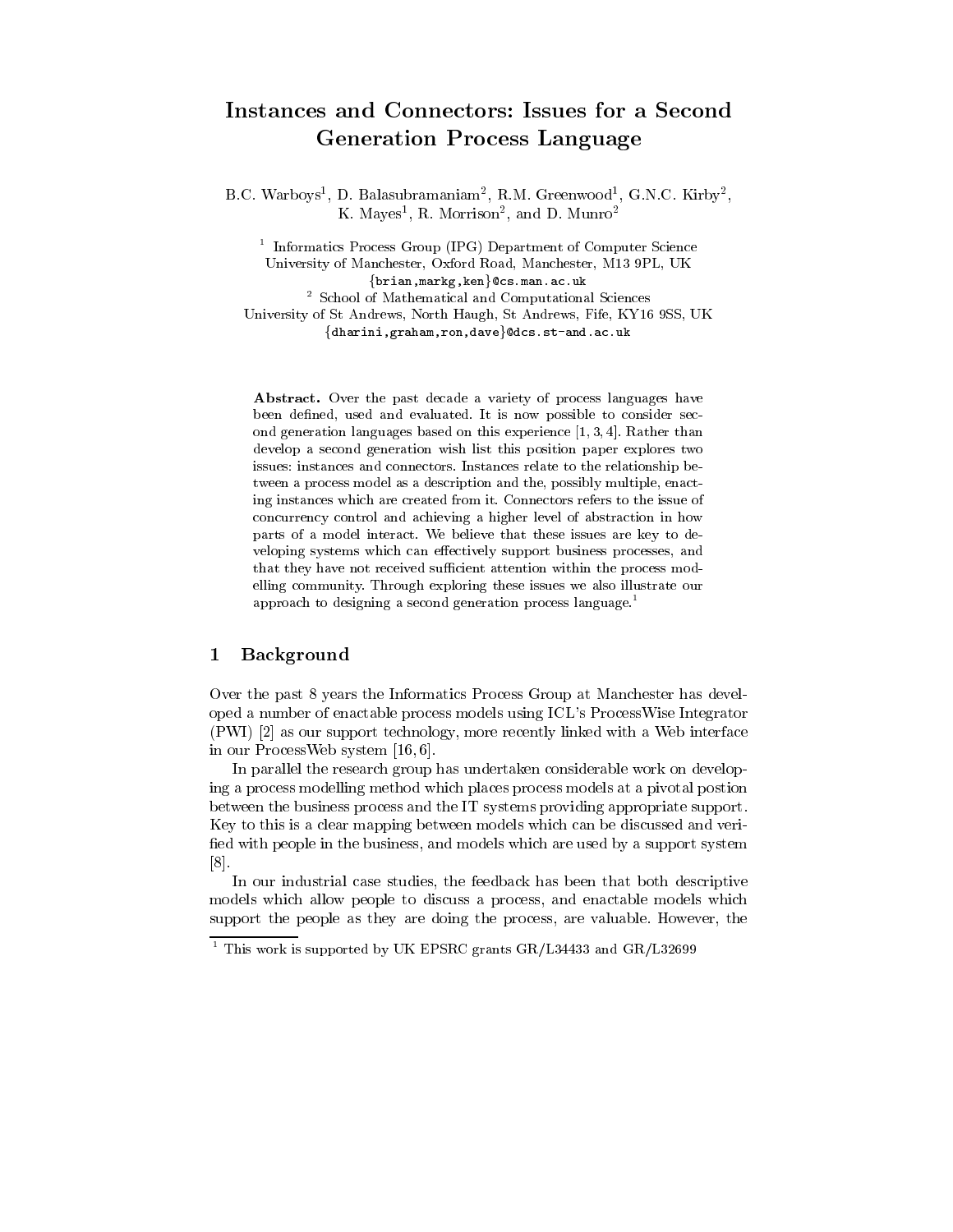cost of developing an enactable model is seen as prohibitive, chiefly because of the "low level" coding skills involved. Better process languages are needed for process support systems to realise their potential.

#### $\overline{2}$ Model Instances

One of the reasons for modelling and supporting a process is often the number of instances of that process with which the business deals. For example an insurance company may have one process instance for each insurance application being considered, one process instance for every insurance policy currently in force. However, the choice of a process instance is not trivial: alternatives include one process which deals with batches of applications, or one process per insured customer which deals with all their policies.

Process model instances are not completely independent. The normal situation isthat people will be involved in more than one process and need an interface which allows them to switch between them. As processes often last for some time, people frequently wish to switch between understanding what the process is and actively playing their part within it. For them the relationship between a process instance and its description is important for the whole duration of the process. This "reflexive practice", thinking about the process while doing it, naturally leads to a desire to evolve the process as the details of the real world situation become clear.

It is also common to want a "higher-level" process which can receive feedback from others. Continuing the insurance company example there might be a requirement for a process which receives data from individual applications to track the company's overall exposure in specic sectors. Finally, process model instances are not independent because a business needs to learn from the experience of the past and present instances to improve the performance of future ones. It is therefore natural to see the process description, used to create instances, as itself being the output of a "meta-process".

## 3 Connectors

In modelling business processes, our emphasis is on the collaboration and coordination of people and the IT systems which they use. (This involves communication between users, between users and tools, and between tools.) In general, first generation process languages offer good abstractions for activity but not for communication. Pratten [7] has termed this the \wire syndrome", based on the observation that hardware designers also have good abstractions for functional blocks but not for the wires which connect them. A typical effect of this is a model which makes business executives worry about how their internal postal system works rather helping them to focus on the major issues.

The choice of appropriate connectors is key to achieving abstract models of interaction which enable people to effectively design and reason about processes. One of the major discontinuities between our user-centred models and enactable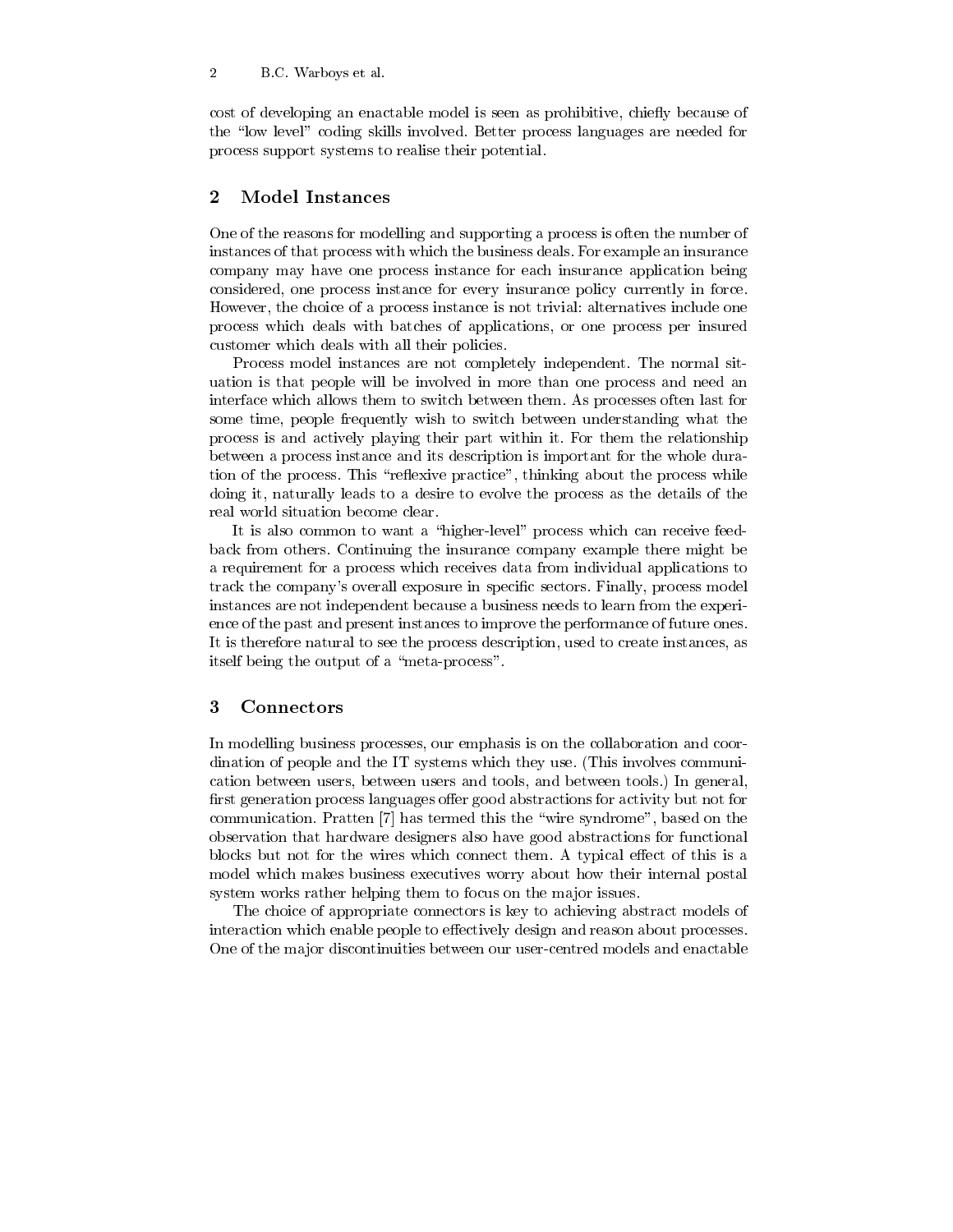ones is that an abstract interaction such as \insurance expert and manager agree the price" must be implemented in terms of a complex set of possible message sequences. Understanding how these implement the required collaborative protocol between the parties involved can be very tricky. This makes the model hard to understand as it obscures the core process. It also makes the model hard to change, and hard to break into potentially reusable parts.

The term "connectors" comes from work in software architecture  $[11]$ . It is now widely recognised that an effective architecture needs to deal as much with connectors as the components being connected. This enables the coordination and interaction aspects of the architecture to be separated from the computational ones [10]. This separation of computation and coordination is also a promising way of achieving reuse and composability within process models. Alternative approaches to providing explicit support for collaboration, such as COO [5], concentrate on activities: do activities need to be serialized, what is the appropriate visibility for intermediate results.

## 4 Old and New Process Languages

The ProcessWise Integrator PML (PWI PML) was designed during the IPSE 2.5 [15] project and has changed little since 1989. In PWI PML a process is represented as set of role instances connected by interactions. Each role instance is a separate thread of control with its own local data, and set of actions (activities). The role instances communicate through interactions, which are typed, asynchronous, buffered channels. Interactions are also used for user and tool communication through specialised "user agent" and "tool agent" roles.

There is a pre-defined action "StartRole" which creates a role instance from its class name and a set of class definitions. A role instance can be provided with some initialisation parameters, including references to interactions which enables it to communicate with other roles. It is quite common for a PWI PML program to have a main or setup role whose function is to create the appropriate network of role instances and interactions.

A set of class definitions exist as a type within the language and this is used to provide an incremental compilation facility, where PWI PML code as a string is compiled in the context of an existing set of class denitions. It is possible to extract a class definition as a string but this is a rudimentary interface added for diagnostic purposes.

PWI PML interactions provide a basic facility for sending typed messages between roles. Since references to interactions are included in the types which can be communicated, it is possible to develop systems where there is a dynamic set of connections between role instances. Hovever, if the interactions are supporting a higher-level communication between role instances, such as a long transaction, then the details of this are embedded in the roles and difficult to separate from the other computation involved. Our experience is that it is not unusual for almost half the PWI PML code for a model to be dealing with general concurrecy issues rather than the specifics of the process involved.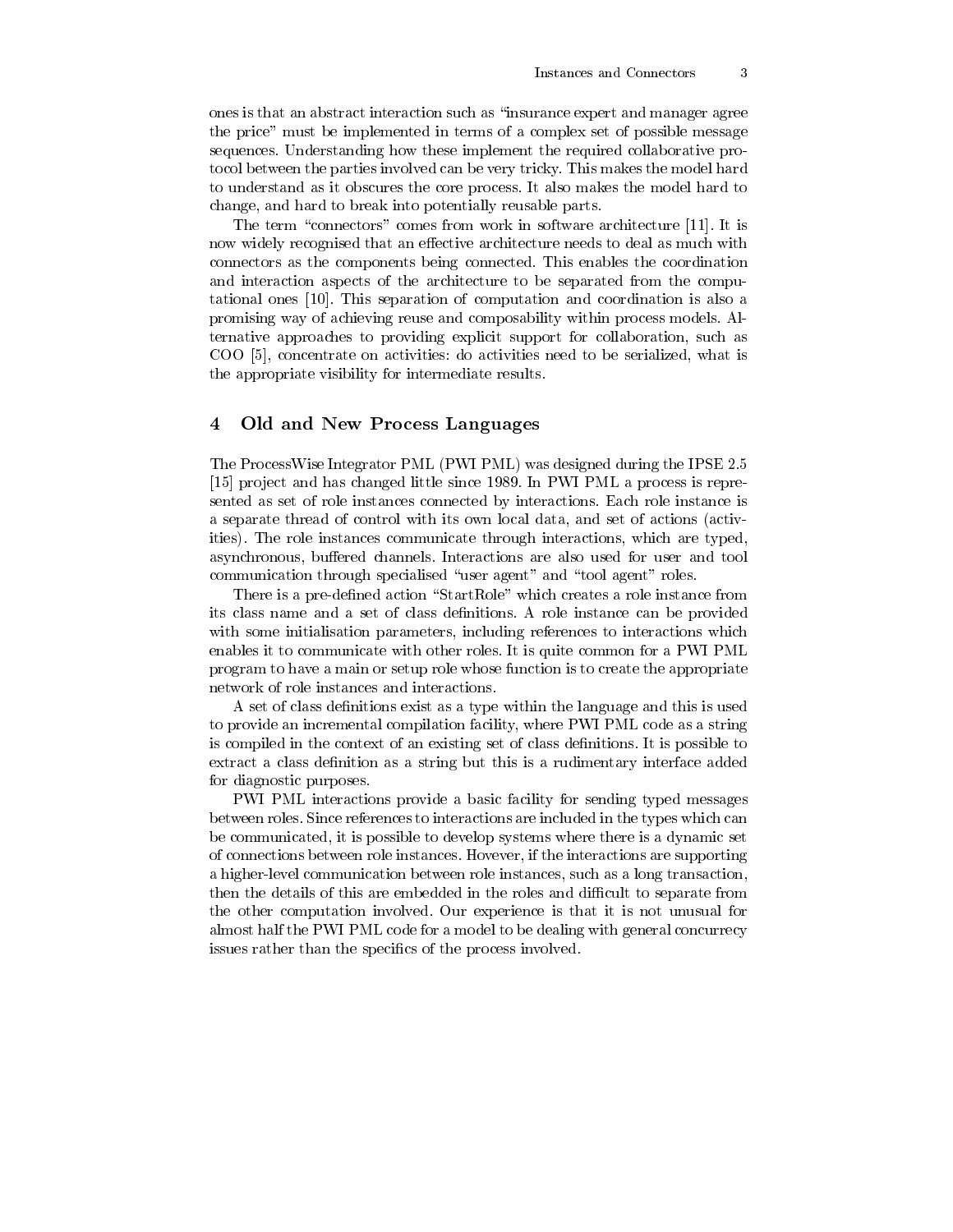Recently Sutton and Osterweil have been working on a second generation process language [14], based on their extensive experience using APPL/A. They identify a number of issues which they believe are key to second generation process languages: semantic richness, ease of use, appropriate abstractions, process composability, visualisation, and multiple paradigms. In their language JIL, the process step is proposed as a key abstaction. One of the key features of steps is that they can have a factored description enabling different modelling styles to be freely combined.

JIL is a language designed with software process modelling in mind, in contrast to our emphasis on business processes in general. The issue of relating a process to its instances is not given any particular emphasis, although there are some suggestions about process visualisation. Within the step abstraction, there is a facility for concurrent sub-steps, and  $[13]$  details various means for specifying parallel control flow. However the emphasis is on detecting and avoiding unwanted interference between parallel activities, rather than supporting interaction between them.

#### $\overline{5}$ 5 A Promising Approach to Model Instances

The importance of model descriptions and instances tends to suggest a reflexive language. One in which a process instance (process as code) can refer to its own description (process as data), and where additional description (data) can be incorporated in an existing instance (code). In addition, we may want library facilities of both types: model descriptions which can be incorporated in other models as they are instantiated, instances which provide part of the appropriate environment for a new process. The language must also enable us to descripe meta-processes which themselves instantiate, monitor and change process instances, and meta processes which update the libraries.

Hyper-programming [9] is a programming style associated with persistent programming systems. In persistent programming systems both source and object code can exist as persistent objects. In a normal program, when the programmer wishes to refer to some existing object, which could be code or data, a textual description which describes how to locate the required ob ject is used. In a persistent programming system the object is often already available at the time when the program is composed. In these situations hyper-programming allows a persistent link to the ob ject rather than a textual description to be used. By analogy with hyper-text, this style of programming containing both text and links to objects is called a hyper-program.

In [9] hyper-programming is applied in the context of a software development environment, to link versioned source and object code together. As the links are persistent, real rather than intended congurations can be discovered; developers can browse the store and understand the current situation. We propose to use the same approach to link process descriptions and instances and so support "reflexive practice".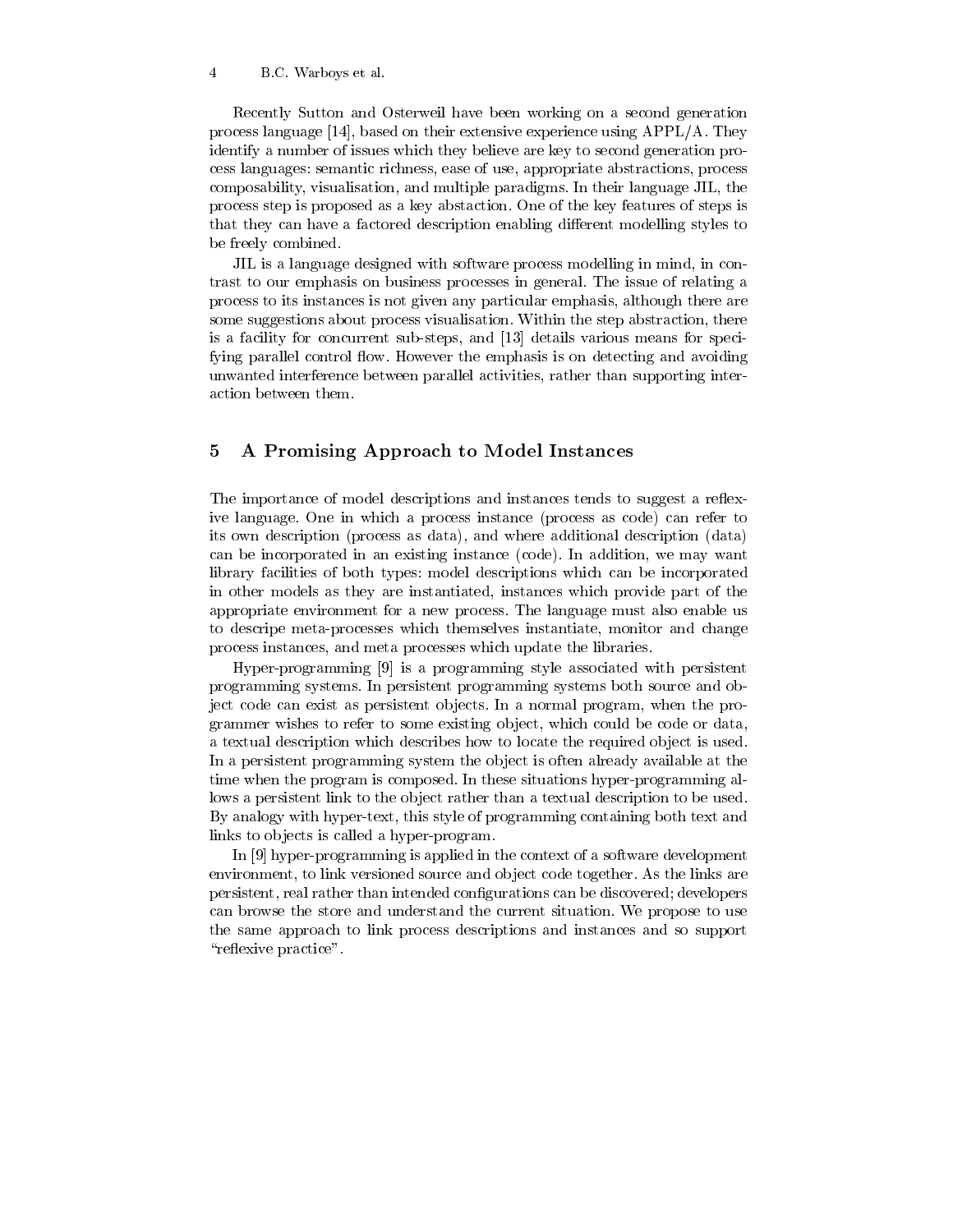A natural progression is that some processes will not be completely described ab-initio, part of the process will initially exist as a description which is transformed and instantiated as the process progresses. This could be particularly signicant for processes, including meta-processes, which last for a long time and cannot be predicted with any degree of certainty.

## 6 Getting to grips with connectors

With connectors we want to abstract above the level of message passing. In [7] the key concept is one of shared behaviour. This indicates that two or more concurrent elements interact, that is they depend on each other in some way, without attempting to give the details of how this is achieved. One way of making this concrete is to represent such shared behaviour as shared data along with an agreed protocol for accessing it. This includes basic message passing as a degenerate case; one party writes to the shared message and then the other reads it.

Communicating Actions Control System (CACS) [12] is an abstract operational model for specifying flexible concurrency control schemes. Its goal is to allow computations to control the coherence of their operations on shared data in an understandable and flexible manner. In a CACS environment computations which share data are annotated with markers which specify how the data sharing is to be controlled. The represents the starting point for our approach to the support for concurrency and collaboration in a second generation process language. The hope is that this will lead to signicant reuse of concurrency schemes across different models. The lack of this type of reuse, in practice, was one disappointing aspect of our experience with existing PMLs.

#### 7 Conclusions

Our view is that businesses should not view an enactable process model simply as a way of achieving process conformance. Process models, including enactable ones, should be valued assets which help a business to learn about its current situation and give careful consideration to its future improvement.

Our approach is to have a small core language augmented with packages. A hyper-programming package which provides support for the linking of model descriptions and instances is one key package. A cooperation control package, based on CACS, is another. This small core plus packages approach is designed for flexibility, and we expect to have support in the system architecture for incorporating different packages. This approach reflects how much less we know about what will make a successful process language than we did 10 years ago.

### References

1. V. Ambriola, R. Conradi, and A. Fuggetta.: Assessing Process-Centered Soft ware Engineering Environments. ACM Transactions on Software Engineering and  $Methodology, 6(3):283-328, July (1997).$